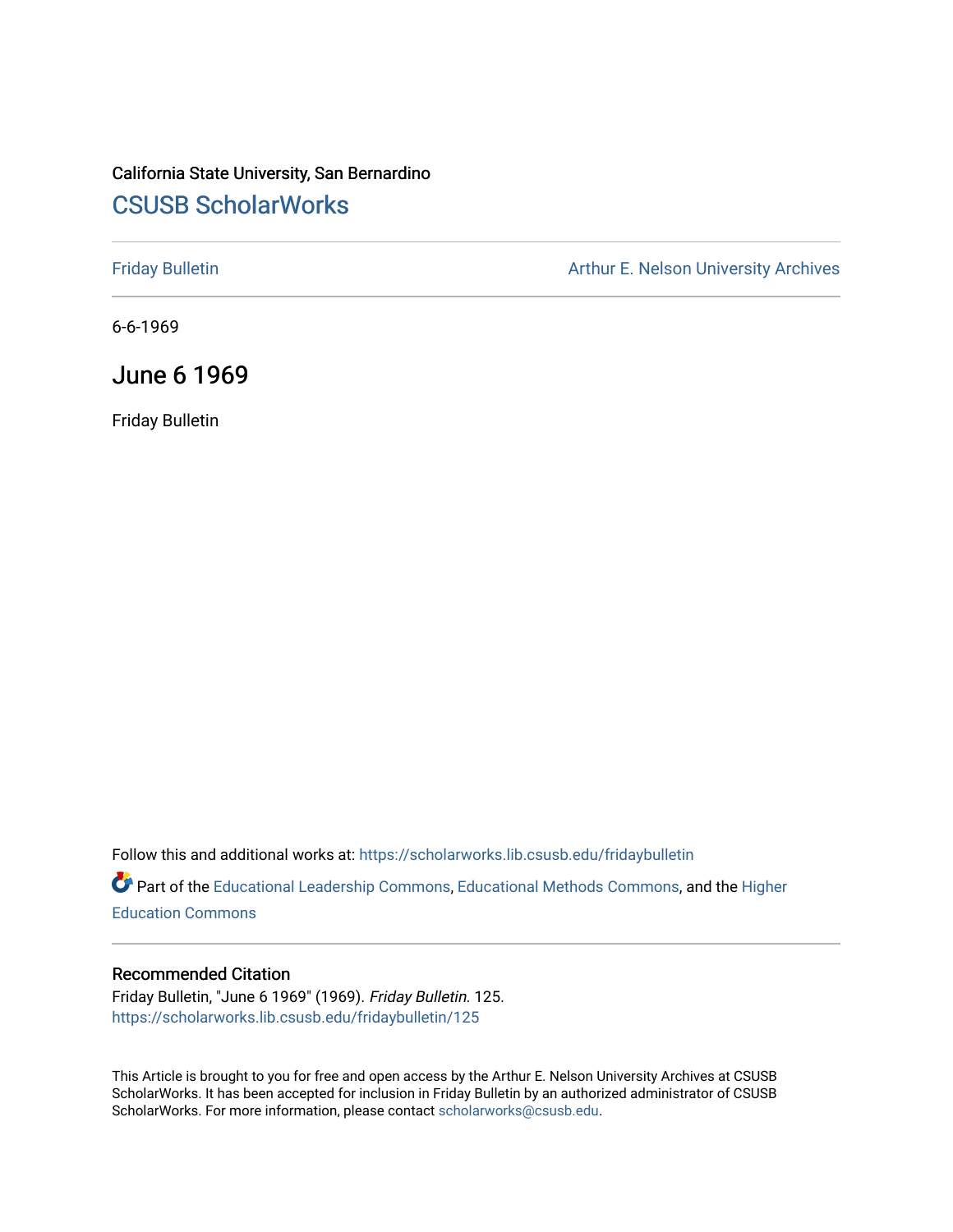## **CALIFORNIA STATE COLLEGE, SAN BERNARDINO**

## **The BULLETIN June 5, 1959**

**fn** 

**"A COLLEGE AT CAMELOT" Louis H- Heilbron, former chairman TO BE COMMENCEMENT TOPIC of the California State Colleges Board of Trustees, has chosen "There** 

**Once Was a College at Camelot" as his topic for the commencement address at CSCSB June 13.^** 

**Gerard Faber, Associate professor of Music at California Baptist College and part-time member of the CSCSB music faculty, will be the organist for commencement. He is dean of the San Bernardino-Riverside Chapter of the American Guild of Organists.** 

**No tickets will be required to attend commencement, set for 8 p.m. on Friday, June 13, in the Gym.** 

**ECONOMICS MAJOR The Social Sciences Division has received GRANTED APPROVAL official approval from the Chancellor of its proposal for an Economics major.** 

*rkick* 

**The major will be open to Freshmen and Sophomores in the 1969-70 academic year.** 

**Three full-time faculty members will teach in the Economics area: Assistant Professor Gary Pickersgill and two new faculty members, Jess Eugene Van Derwalker, Assistant Professor, and Leonard Mbogua, Lecturer, who will be arriving on campus in the fall.** 

**\*\* \*** 

**P.E. FACILITIES OPEN The Physical Education Department announced DAILY DURING SUMMER today that the P.E. courts, pool, and facilities will be open daily, seven days a week, during the summer from 11 a.m. to 7 p.m.** 

**An equipment attendant and lifeguard will be on duty. The facilities are for use by summer school students, faculty and staff. Students, faculty or staff who were on campus during the Spring term will also be extended recreational privileges during the summer, but must be prepared to show their Spring term I.D. card.** 

Faculty, staff and students and their spouses are considered college community members. (Cont'd on Page 3)

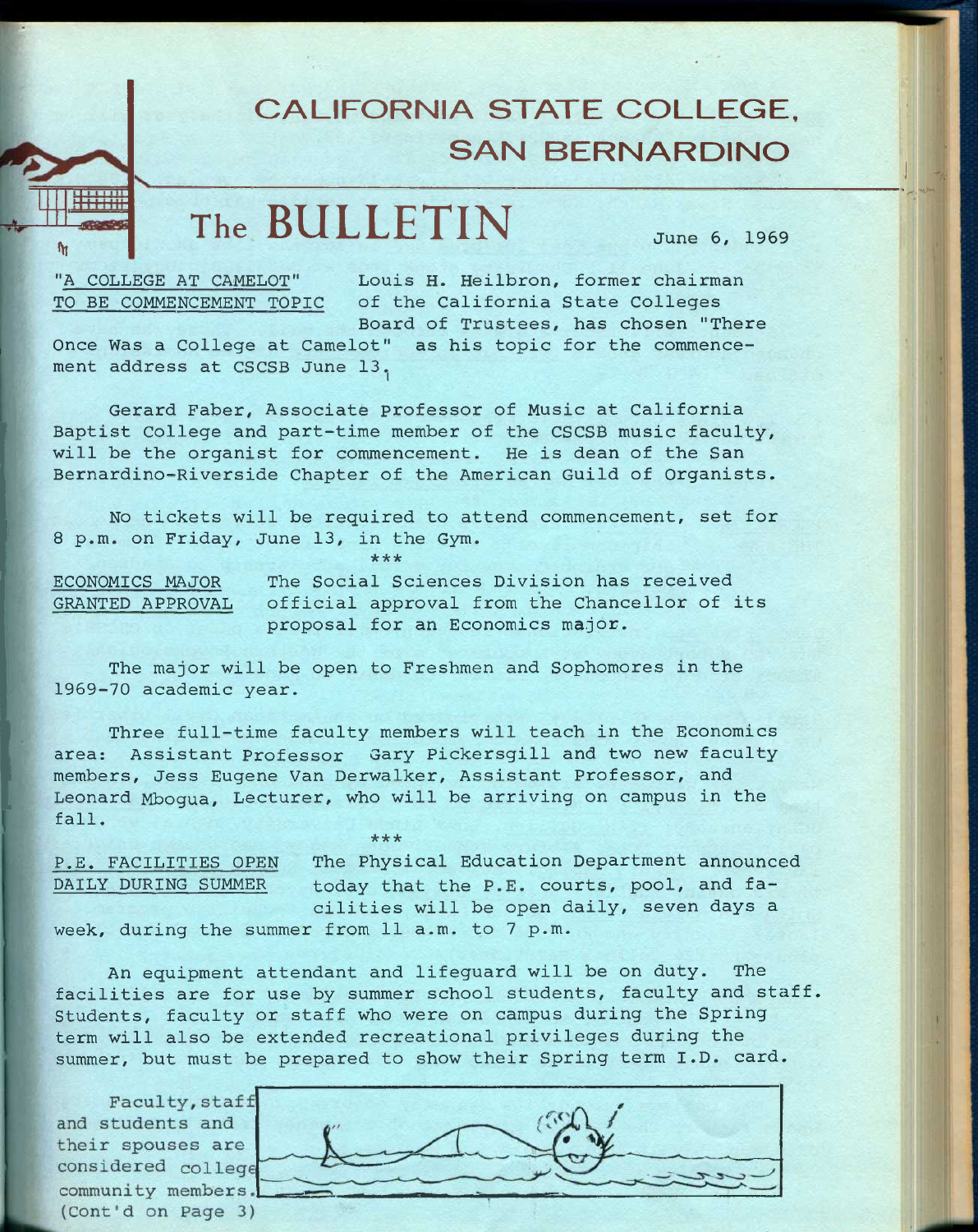REMINDERS . . . The final Faculty Senate meeting of the year will be held Tuesday, June **10** at **2:30** p.m. in **PS-122.** 

**+** 

**+** 

**+** 

**+** 

**+** 

. . CSEA installation dinner will be held tomorrow evening, **6:30** p.m., Yucaipa Steak Ranch. Some reservations are still available.

**. . Students who owe fees for breakage in science labs should pay**  them before June 11. Chemistry stock room - PS-331; Biology stock **room -B- 231.** 

. . Students will receive grades through the mail. Those who have changed address should fill out an address card at the Admissions office.

**, . The Staff Council will meet Wednesday, June 11, 3:30 p.m.. Humanities Conference Room.** 

. . Today is the last day to clear gym lockers. **\* \* \*** 

PEOPLE IN Mary Cox (Executive Dean's office) served on the Scholar-THE NEWS ship Committee to select a high school senior from San Bernardino County for a full scholarship to Skadron College.

James Freeman (Institutional Research) will read a paper on CSCSB's Pass/No Report Study at a conference of the Western Psychological Association in Vancouver, British Columbia on June **18-21.** 

**+** 

**+** 

**+** 

Sarojam Mankau (Biology) participated on an American Civil Liberties Union panel about "The Female Revolution" in San Bernardino last week

Many CSCSB graduates are being accepted by graduate schools. Among them are Michael E. (Mick) Brown, UC Riverside, sociology; Mary Ditto, UCLA, anatomy; Trini Guillen, Loma Linda University, dental school; David Guttman, UCLA, library school; John Hagey, Georgetown University, law school; Dennis Raping, USC,dental school; Robert Mayo, University of Wisconsin, English; Shirley Juarez. UCR, psychology; Lizanne Smith and Svlvia Stone, UC San Diego, medical technician program. (Note: Faculty who know of others being accepted to grad school, please notify College Relations.) **\*\*\*** 

PERSONALS - Lt. Col. Robert B. Rydell, husband of Dr. Mireille Rydell, (French), is scheduled to return tomorrow from a year's tour of duty in Saigon and will be stationed with the Inspector General's headquarters at Norton Air Force Base, San Bernardino. **+** 

The College extends its sympathy to Dr. Sarojam Mankau (Biology), whose father, the retired president of a teacher training college, died suddenly in South India.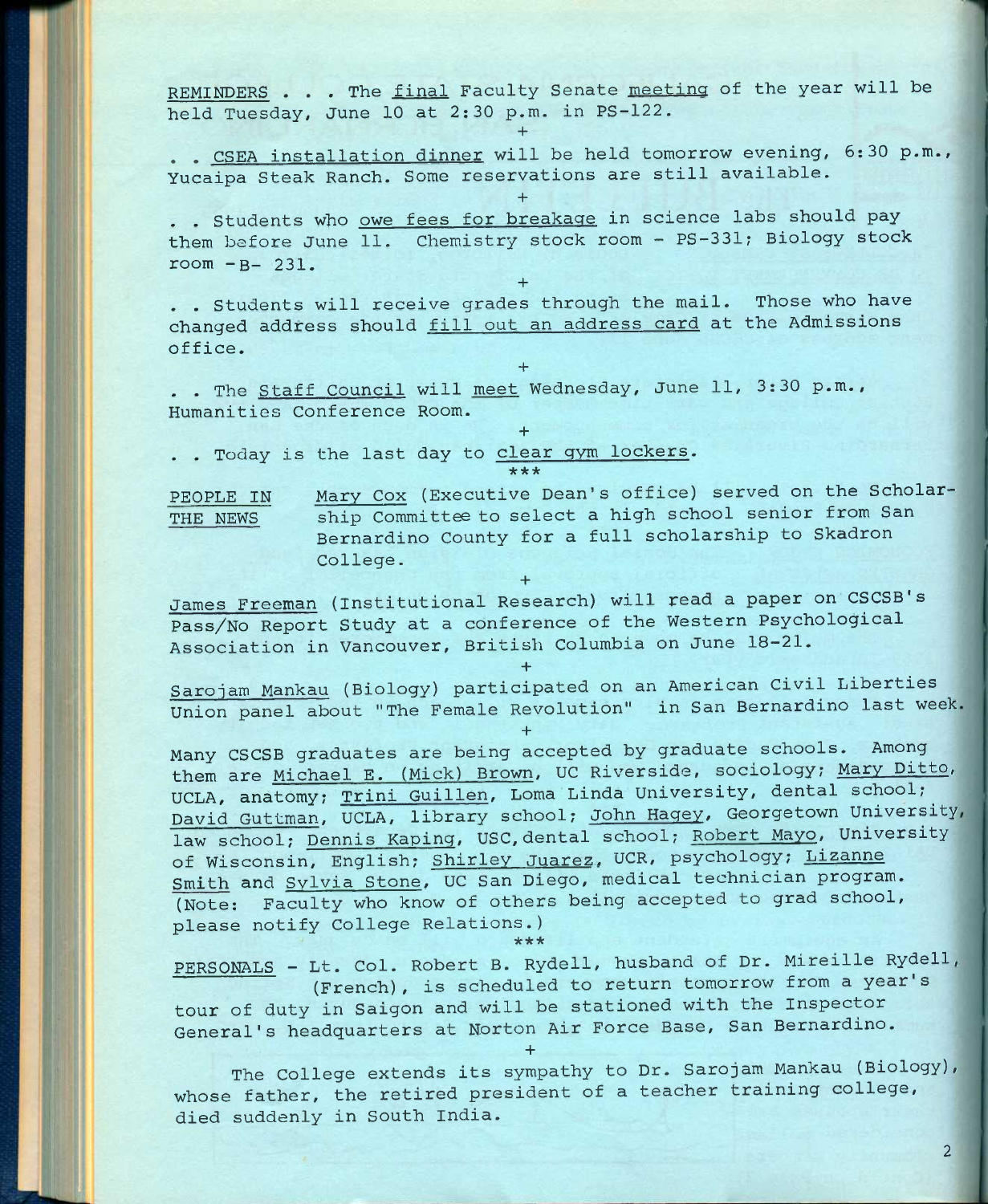**P-E. FACILITIES -(continued) Children are considered guests and may** 

**not bring guests unless accompanied by their parents. Children 12 years of age or older may use the gymnasium, pool and facilities without being accompanied by their parents, but may NOT bring guests and should be prepared to identify themselves. All guests must be accompanied by their sponsors.** 

**\*\*\*** 

**LIBRARY SCHEDULES SPRING FINALS HOURS be as follows; Library hours during Spring finals week will** 

> **Saturday, June 7 - 9:00 a.m. 5:00 p.m. Sunday, June 8 - 1:00 p.m. 5:00 p.m. Monday, June 9 - 8:00 a.m. 11:00 p.m. Tuesday, June 10 - 8:00 a.m. 11:00 p.m. \*\*\***

**SENIOR WOMEN Two CSCSB senior women have received recognition RECEIVE AWARDS for their scholastic achievement. Mrs. Mary Ditto, biology major,was named recipient of the Hamilton** 

**Watch Company Award as the senior science major who combined proficiency in science with achievements in the social sciences or humanities.** 

**Mrs. Carmen Acevedo, Fall Term graduate, was named the year's outstanding graduate in Spanish by the Sigma Delta Pi, Spanish honorary society. She was awarded the Christopher Columbus pin.**  *•kick* 

**DANFORTH ESTABLISHES BLACK STUDIES FELLOWSHIPS**  **A program providing a year of postgraduate nondegree study for experienced college faculty members who desire additional** 

**background in black studies has been established by the Danforth Foundation. Each fellowship carries a stipend of \$7,500. In addition, the foundation will pay a fee to the graduate center for all privileges accorded a Fellow. For further details, see office of Associate Dean, Academic Administration.** 

**\*\*\*** 

**SPEAKERS BUREAU BROCHURE AVAILABLE** 

**The first CSCSB Speakers Bureau brochure has arrived from the State Printer. Copies have been distributed.** 

**Anyone who wants a copy may pick one up at the College Relations office. Speakers are available on a wide variety of subjects. \*\*\*** 



**The Class of '69 has selected as its gift to the College a CSCSB sign, the first of its kind to be installed campus-wide. Designed by consulting architect Richard Dorman, the sign is European in style and will be placed at the new entrance to the campus now under construction.** 

**Two hundred dollars was raised by the graduating class through the sale of toy St. Bernards, which is some-** SENIOR CLASS<sup>''</sup> what under the actual cost of the sign completely in-**FILM TO CSCSB** stalled. **3**